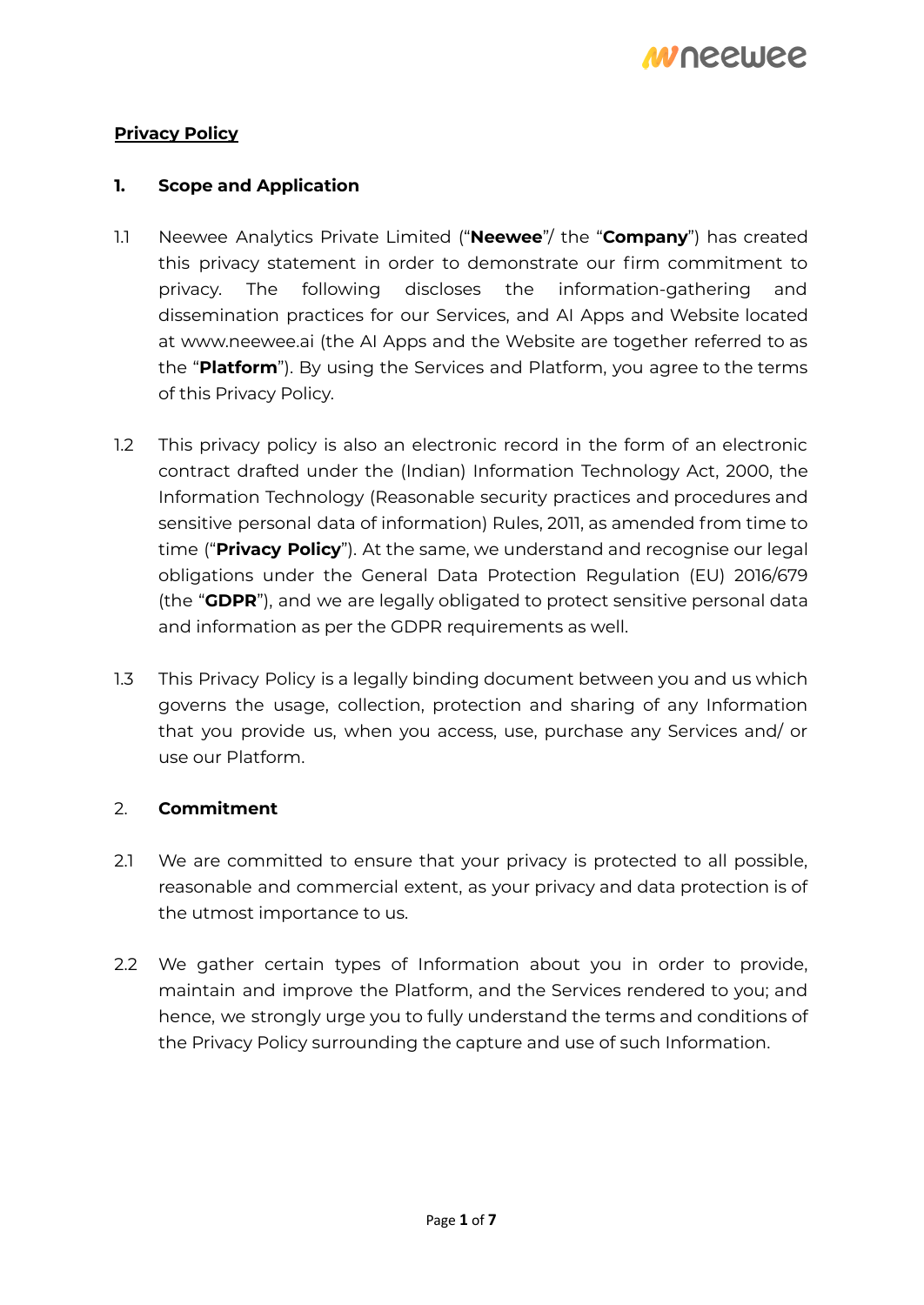# **3. Collection of Information**

- 3.1 For the purposes of rendering the Services and/ or use of the Platform, we may collect your Information from various channels, including, but not limited to, voluntary submission of information from your end in furtherance of the access or usage of the Services and/ or the Platform, through requests initiated by you towards the Services and through communications.
- 3.2 We use your internet protocol ("IP") address to help diagnose any problems (including with our servers), as well as to administer our Services and the Platform. Your IP address is used to help identify you and to gather broad information. We may use your IP address to help protect ourselves, and our partners and customers from any adverse acts. For system administration purposes, we may also log IP server addresses and catalogue traffic patterns through our Platform. However, we do not link this information to any users' personal information.

# **4. Types of Information collected by us ("Information")**

## **4.1 Personally Identifiable Information (PII)**

- (a) We may collect and retain certain PII including without limitation your name, telephone number, email address, mailing address, including but not limited to permanent and current residential addresses, email address, history of your transactions with us (booking and payment history), etc. These PII are essential for our communications with you.
- (b) We also collect any information exchanged by you with us in the form of written communication, responses to emails, feedback provided, participation in discussions, etc. is handled with confidentiality and will be available for our use in connection with the Services and the Platform.
- (c) You have the right to request to discontinue our use of your PII. To withdraw your consent to our collection and processing of your information in future, You may do so by specifically informing us that you are withdrawing your consent towards our use of your PII. However, please note that you will need to provide us with alternate means of communicating with you if the Services are on-going in nature.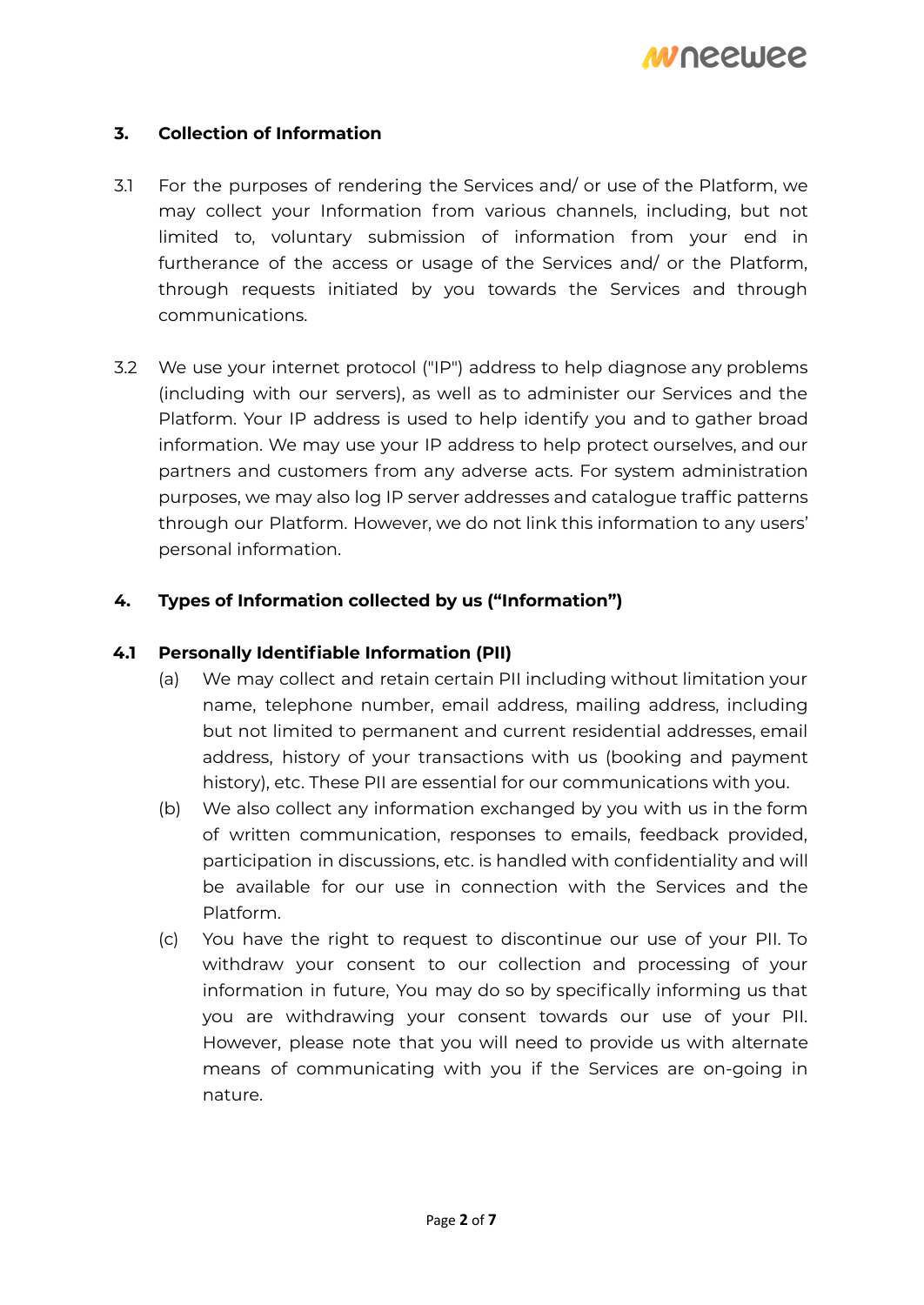

### **4.2 Non-Personal Information (NPI)**

- (a) We also collect information in a form that does not permit direct association with any specific individual including without limitation business information and data, browser and server details, usage details and identifying technologies ("NPI"). NPI includes without limitation referring/ exit pages, anonymous usage data, data in aggregated or other de-identified form, URLs, platform types, number of clicks, etc.
- (b) If we do combine NPI with PII, then the combined information will be treated as PII for as long as it remains combined.
- (c) We may use certain technologies to collect NPI including, without limitation, cookies. A cookie is a piece of data that any website can send to your browser, which may then be stored on your computer as an anonymous tag that identifies your computer but not you. To enhance our Services, some of our webpages and applications use cookies, sent by us or our third party vendors, or other technologies. You may control the effect of cookies through your browser settings, however some features of our Services may not work properly if your use of cookies is disabled.
- (d) We may also collect other non-specific information to provide you better access to the Services each time such as preferences and interests and other non-personal details and names shared via the Platform, any application form or email or any other medium. We may also store and publish such information to assist us in making the Platform better and easier to use.

#### **5. Information Usage and Sharing**

- 5.1 Our primary goal in collecting the Information is for us to render the Services to you, make the Platform more accessible and useful, and to ensure quality and efficiency in the Services provided to you. Additionally, we will also be using the Information for our internal operational purposes, such as providing, maintaining, evaluating, and improving the Platform and the Services, and also for providing customer support. We would also be sharing the information with others in the manner provided in this Privacy Policy.
- 5.2 Please note that we do not, and will not, trade or sell your PII in any manner.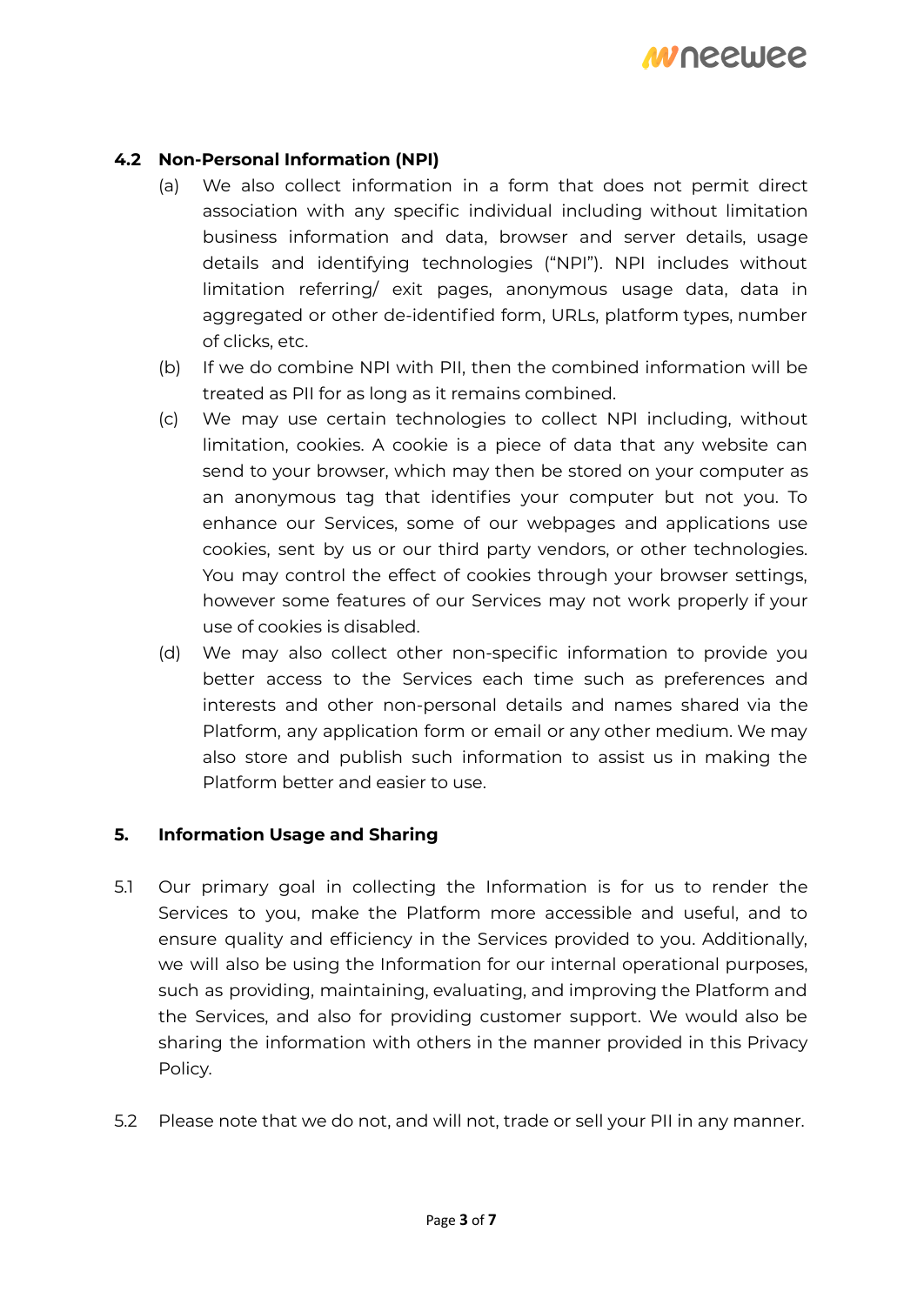- 5.3 We may share your PII with third parties only in the following limited circumstances:
	- (a) To provide other businesses or persons for the purpose of processing PII on our behalf in connection with the Services or providing you with additional services related to our business and Services;
	- (b) We have a good faith belief that access, use, preservation or disclosure of such PII is reasonably necessary to: (i) satisfy any applicable law, regulation, legal process or enforceable governmental request including to law enforcement and in response to a court order, (ii) detect, prevent, or otherwise address fraud, technical or security issues, (iii) enforce applicable policies of the Platform, which may be further extended to investigation of potential violations thereof, or (iv) protect against harm to our rights, safety or property, our users or the public as required or permitted by law;
	- (c) To protect ourselves against third-party claims;
	- (d) We may disclose/ share information to those third-parties who support our business, such as providing technical infrastructure services, analysing how our services are used, providing customer support and business support services, facilitating payments, or conducting research and surveys, and such information will be used for the limited purposes of such services received by us.
- 5.4 We may share NPI with interested third parties to help them understand the usage patterns and analyses for certain Services, improving the Platform and in connection with our business offerings. Any NPI and data and analyses arising therefrom may be shared by us to its existing and potential partners, investors, and others.

# **6. Links to/ from Third-Party Websites**

- 6.1 The Platform may contain links to third-party websites, products, and services. Information collected by third parties, which may include without limitation information such as location data or contact details, is governed by the privacy practices undertaken by such third parties. We encourage you to learn about the privacy practices of those third parties. We expressly assert that we cannot be responsible for these practices.
- 6.2 We may have presence on social networking websites including but not limited to LinkedIn, Facebook, Twitter, Instagram, YouTube and blogs which are promotional and business initiatives to attract, engage and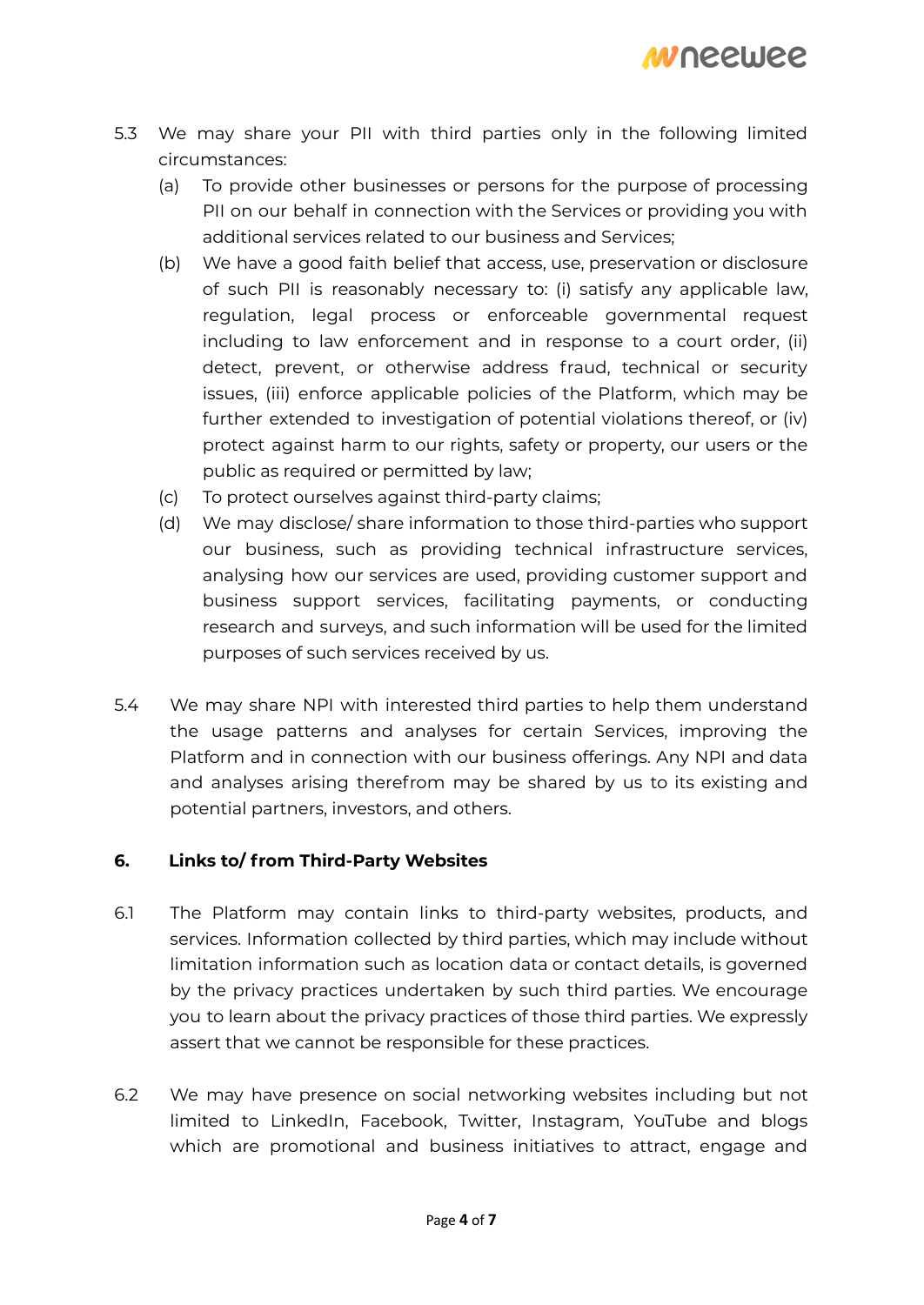*MI* DECIJEE

connect to a larger group of people. The domain links contained therein may either direct you to our Platform or request your participation by way of feedback, suggestions, etc. We, in this regard, fully disclaim any liability(ies) or claim(s), which may arise by use/misuse of your feedback, suggestions, views, etc. on any of the aforementioned networking websites or blogs, by any third party whether or not known to us.

## **7. Information Security & Retention**

- 7.1 We take precautions including without limitation administrative, technical and physical measures to safeguard your personal information against loss, misuse or theft, as well as against destruction, alteration, disclosure and unauthorized access. Specifically, while we will ensure our best efforts to protect your Information in line with commercially reasonable efforts and general industry standards; however, we do not represent, warrant, or guarantee that your Information will be protected against unauthorized access, loss, misuse, or alterations beyond our reasonable control.
- 7.2 We may share your Information with third parties for the purposes mentioned in Section 5 under confidentiality arrangements in connection with our Services, which *inter alia* provides for that such third parties to not further disclose the Information.
- 7.3 Notwithstanding anything contained in this Policy or elsewhere, we shall not be held responsible for any loss, damage or misuse of your PII, if such loss, damage or misuse is attributable to a Force Majeure Event (as defined below):

*A "Force Majeure Event" shall mean any event that is beyond Our reasonable control and shall include, without limitation, sabotage, fire, flood, explosion, acts of God, pandemic, epidemic, civil commotion, strikes or industrial action of any kind, riots, insurrection, war, acts of government, computer hacking, unauthorised access to computer, computer system or computer network, computer crashes, breach of security and encryption (provided beyond our reasonable commercial control), power or electricity failure or unavailability of adequate power or electricity.*

7.4 You understand and agree that we may continue to store your Information after you cease use of the Services or disable your use of, access to, or otherwise of the Services or the Platform. Please note that we shall not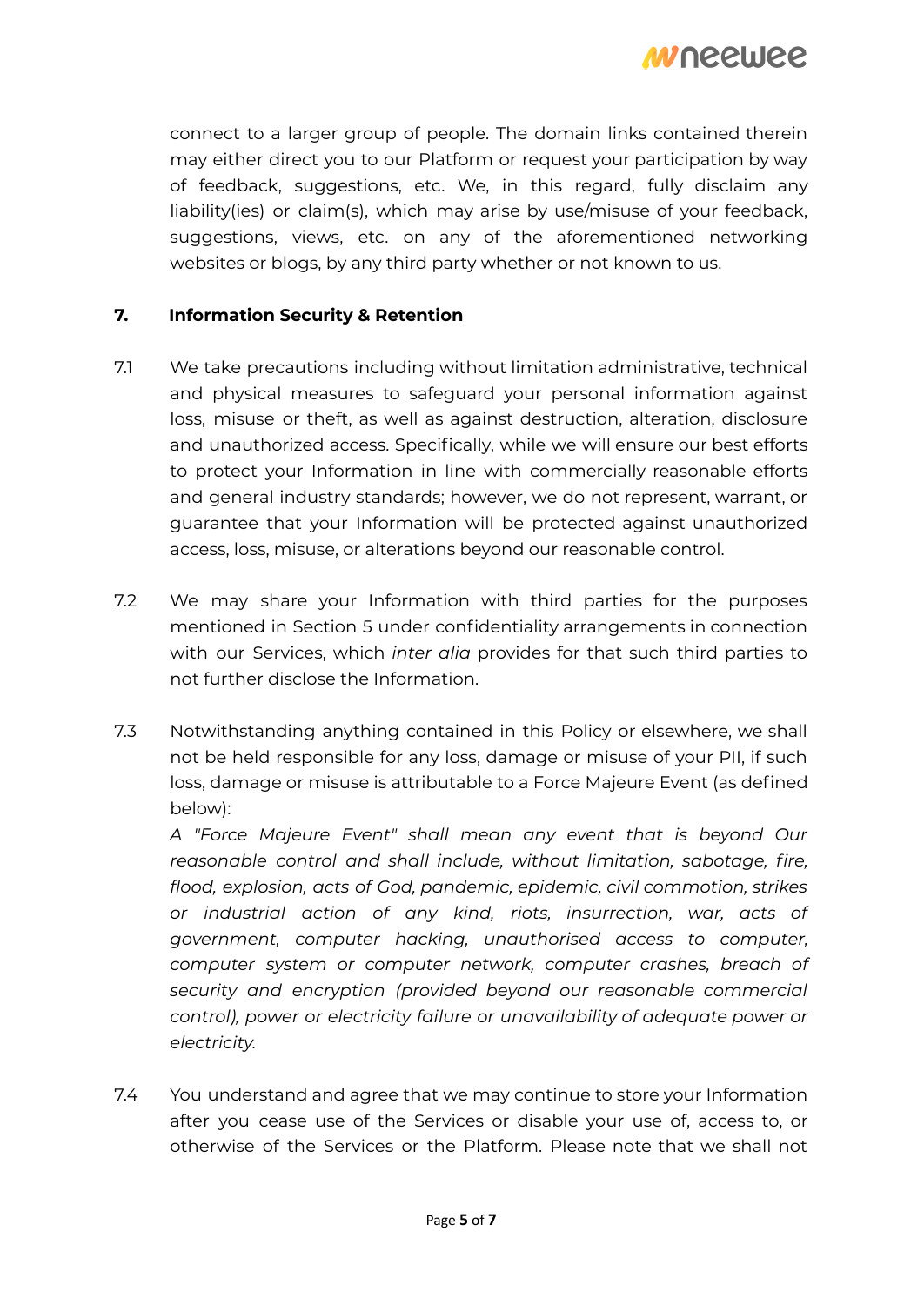

use, share or/ and disclose your PII with its affiliates, vendors, third parties etc., after you cease use of the Services or disable your use of, access to, or otherwise of the Services or the Platform, unless required by law to do so. NPI will be retained indefinitely, and we may however continue to use, share and/ or disclose your NPI in furtherance of our policies.

### **8. Additional rights for users located in the EU and UK**

- 8.1 Please note that you will be entitled to all your rights under General Data Protection Regulation (EU) 2016/679 (the "GDPR"). If you want to exercise your rights regarding the PII, please contact us at the contact details provided below.
- 8.2 In particular, you will have the right to be informed, the right of access, the right of rectification, the right of erasure and the right to object, and all other rights and remedies available under the GDPR.

#### 9. **Grievances**

- 9.1 In case of breach of security leading to the accidental or unlawful destruction, loss, alteration, unauthorized disclosure of, or access to, personal data transmitted, stored or otherwise processed, we have the mechanisms and policies in place in order to identify it and assess it promptly. Depending on the outcome of our assessment, we will make the requisite notifications to the supervisory authorities and communications to the affected data subjects, which might include you.
- 9.2 In accordance with the legal requirements, the name and contact details of the Grievance Officer who can be contacted with respect to any complaints or concerns including those pertaining to breach of this Privacy Policy and other Polices are published as under:

Data Privacy Offer/ Grievance Officer: Nataraj Soorkod Email address: [dataprotectionofficer@neewee.ai](mailto:dataprotectionofficer@neewee.ai) Phone number: +91 80 4202 4519 Address: 2<sup>nd</sup> Floor, Unispace, Plot no 128, EPIP Zone 2, Whitefield, Bangalore 560066